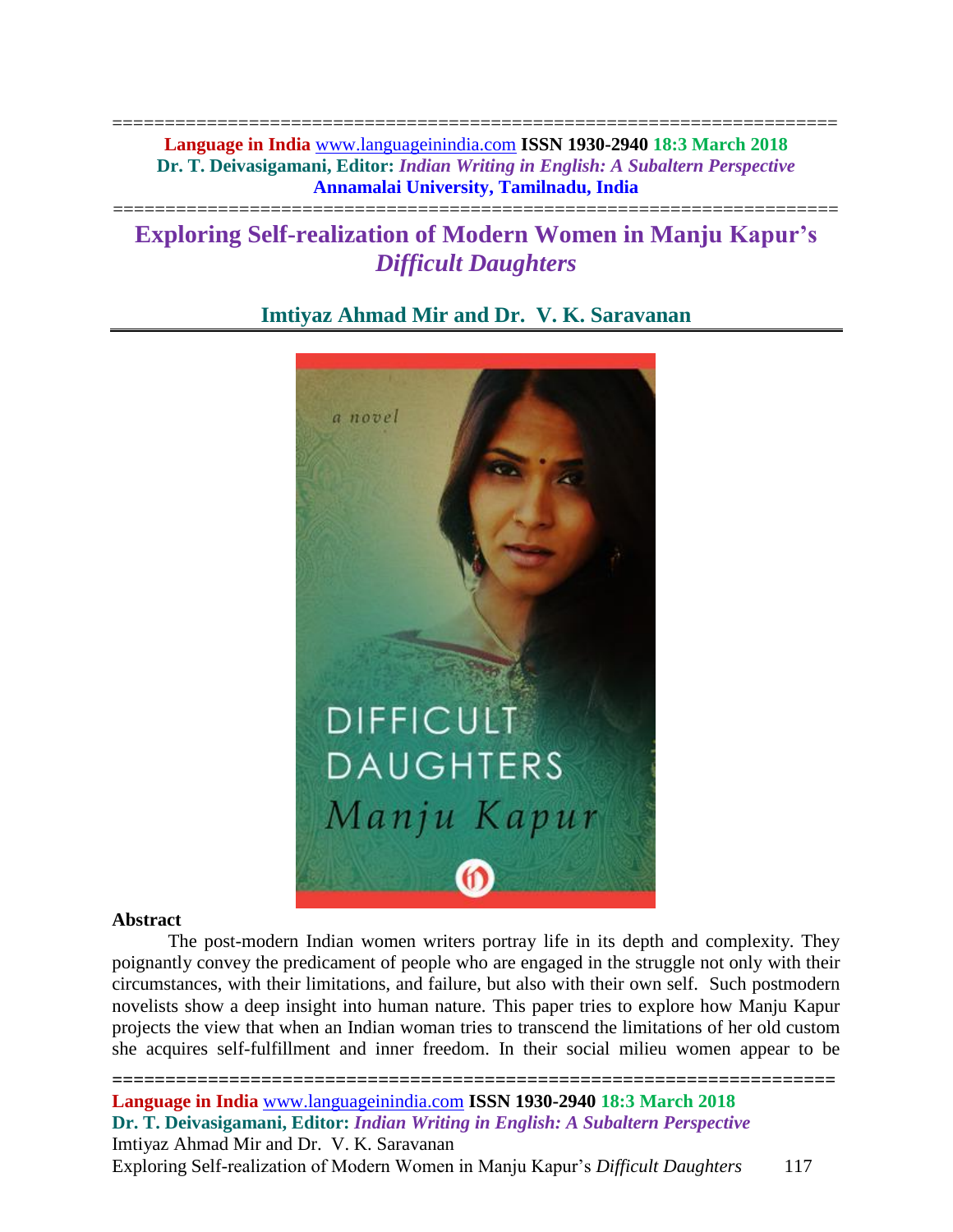educated, modern and intelligent, sophisticated, bold, and assertive. It is through their individual struggle with family and society that they plunge into dedicated efforts to crave an identity for themselves as stoic woman with faultless backgrounds. They represent the needs of adaption in the traditional system. The questions with which Kapur is chiefly concerned are of a fundamental nature: Women's destiny, the problem of women's suffering, the significant suffering in realizing selfhood or identity and the related question of her domesticity and her isolation within the family.

**Keywords:** Manju Kapur, *Difficult* Daughters, Society, Traditional, Suffering, Identity, Struggle, Limitations.

## *Difficult Daughters Setting*

The novel *Difficult Daughters* is set during India's independence struggle and is partially based on the life of Kapur's own mother, Virmati. Set around the time of partition, it is the story of the woman torn between family duty, the desire for education, and illicit love. Virmati, a young, woman born in Amritsar in an austere and traditional household, falls in love with a neighbour, a Professor, who was already married. She enters into a scandalous relationship with the Professor.

Manju Kapur portrays women characters' quest for equality and identity as revealed in *Difficult Daughters.* The novel deals with the reaction of the girl child against the patriarchal upbringing and expectations. Kapur explores the discriminatory mode of upbringing of the girl child in her novel *Difficult Daughters.* It is during the process of the socialization that the female child is made aware of her role as a wife and mother in future, subsequently making her realize her secondary position to her male counterpart. The emphasis is laid on the nature of motherdaughter relationship painted by Kapur in her novel. The mother, who emerges as a strong agent of patriarchy, is portrayed as a suffocating and authoritarian figure. Like Simone de Beauvior, a radical feminist, Kapur asserts that the mother becomes the upholder of the patriarchal values and ideals and tries her best to inculcate them in her daughter so that she can adapt herself very well in the domineering set-up, subsequently making the girl child aware of her "otherness".

## **Meeting the Demands of the Patriarchal Society**

In an attempt to make the daughter enable to meet the demands of the patriarchal society, the mother curbs her rights, and inflicts physical and psychological tortures on her, ultimately reducing her into a submissive and sacrificial being. She is made to learn to live for others and her emotions are tightly reined in, subsequently depriving her to bloom upto the mark. As the woman in the patriarchal society is expected to be a perfect homemaker, the training for housekeeping is prioritized to education, consequently trampling on her aspirations for establishing self-identity, and autonomy. Virmati's mother in *Difficult Daughters* do not value her daughters' academic merits but try her best to inculcate in her the household skills, consequently making her realise of her secondary position in the society. Like Dorothy Dinnerstein and Nancy Chodorow, the psychoanalytic feminists, Kapur highlights how the value of connectedness is inculcated into the girl child by putting on her the burden of mothering the younger siblings. Through the reproduction of mothering she is made to think of others, and consequently she always sees herself in relation with others that leads to the annihilation of her individuality. Simultaneously the novelist vehemently criticizes the big family system which becomes a curse for the eldest daughter who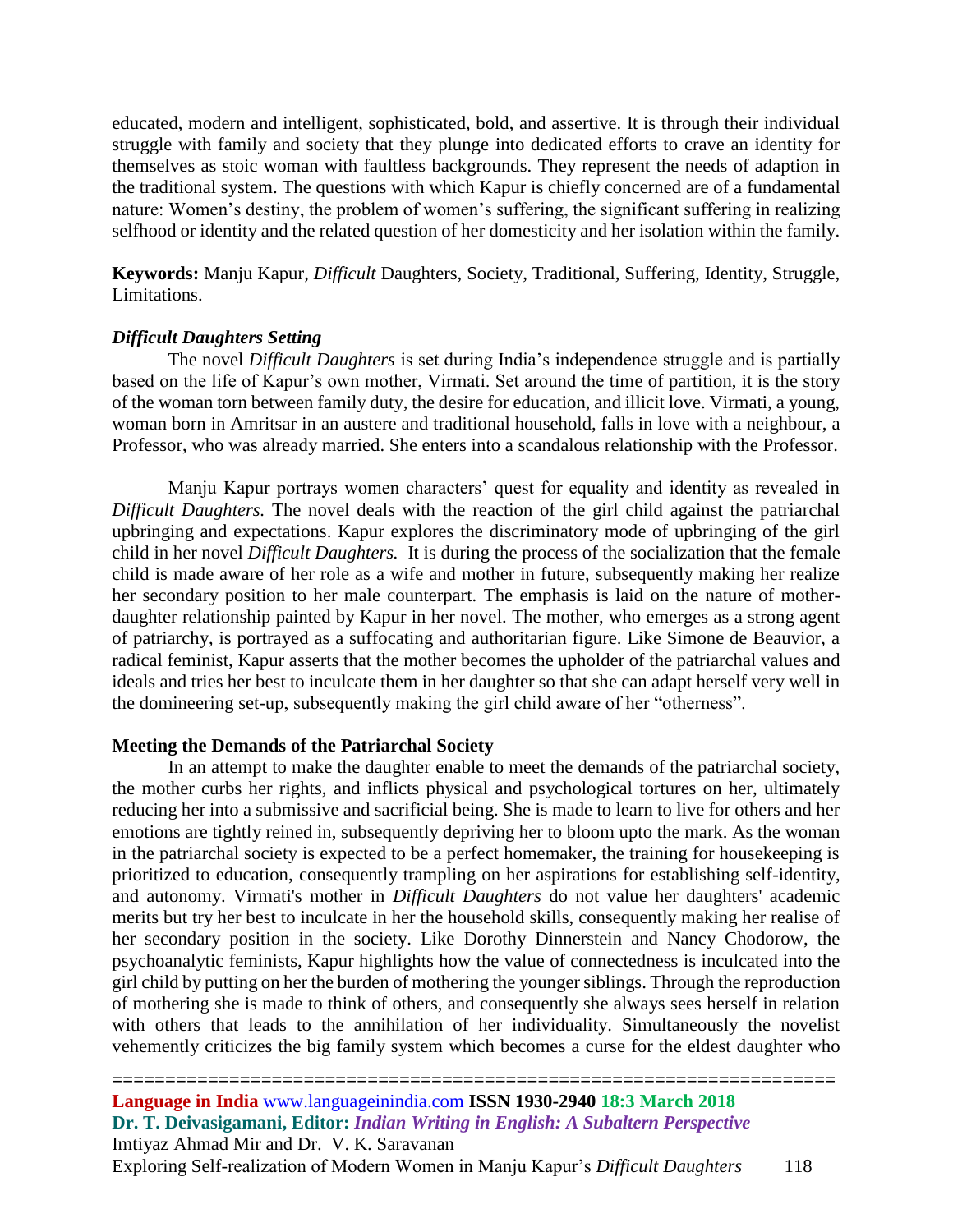bears the burden of the household to some extent as highlighted in the case of Virmati in *Difficult Daughters*.

#### **Religious Dogma and Patriarchal Society**

Along with the destructive social norms, the author vehemently criticizes the religious dogmas which reduces woman to the secondary position. Kapur's protagonist, Virmati in *Difficult Daughters*, is brought up strictly according to the patriarchal norms and religious dogmas prevailing in the patriarchal society.

Kapur's *Difficult Daughters* focuses on the Arya Samaj Family of Lala Diwan Chand. She also employs a narrative technique that deliberately traces out a generational progression with respect to the genealogical table of the family, especially referring to the women folk of the second and the third generations. The central character, Virmati belongs to the second generation. The dominant narrative voice in the novel is that of Ida. She delivers the same solely basing upon her own past experiences, reminiscences, and the plenty of information that she gathers from Kailash Nath and Gopi Nath, her maternal uncles and her Parvati Masi and all the close associates, friends and colleagues of her parents, well after the death of the couple. Besides, a thorough and comprehensive study of the novel obviously exhibits the treatment of three separate composite sets of Indian women. All the three sets categorically centre around the very idea and spirit of marriage in the Indian context.

## **Marriage in the Indian Context**

The first one consists of Lajwanti, Kasturi, Harish's mother, Kishori Devi and Harish's first wife, Ganga. Their marriages decidedly date back to the pre-Independence era. They seem to be behaving uniformly. To them, it is the moral aspect that counts. Naturally they glorify the institution marriage as the "be-all and end-all" for themselves. Ganga is seen as another victim of the traditional society. During her childhood, she was married to Harisol when he was three years old. She was never sent to school by her mother but she had trained her in good housekeeping. When Ganga was twele years old, she entered her in-laws' house and tried to prove herself as a good housewife but she could never become an intellectual companion to her husband. As he felt lonely and desolate among his family members, he drew towards Virmati through her desire to learn and fell in love with her.

Ganga is also at fault for her plight because in spite of Professor's attempts to teach her, she never tried to improve herself, to become a literate woman and share intellectual companionship with her husband for which he aspired. Due to Ganga's illiteracy, he brought home her rival Virmati. Distress enveloped her but she continued with domestic routine and her role as a wife, a mother and a daughter-in-law. Her ill-feelings for Virmati are quite natural because no wife would like interference in her married life. She wished for Virmati's death when she heard that she had gone to drown herself. After Virmati's pregnancy she wished for the birth of a baby girl. At the resolution concerning Virmati's further learning Ganga resented her studying the most. She thought that if that much attention had been given to her, she would not be in the position she was that time. She smiled at the short while Virmati has lasted in the house and thought "She herself would never clear the field for anyone" ( *Difficult Daughters*, 187)*.*

## **==================================================================== Language in India** [www.languageinindia.com](http://www.languageinindia.com/) **ISSN 1930-2940 18:3 March 2018 Dr. T. Deivasigamani, Editor:** *Indian Writing in English: A Subaltern Perspective* Imtiyaz Ahmad Mir and Dr. V. K. Saravanan Exploring Self-realization of Modern Women in Manju Kapur's *Difficult Daughters* 119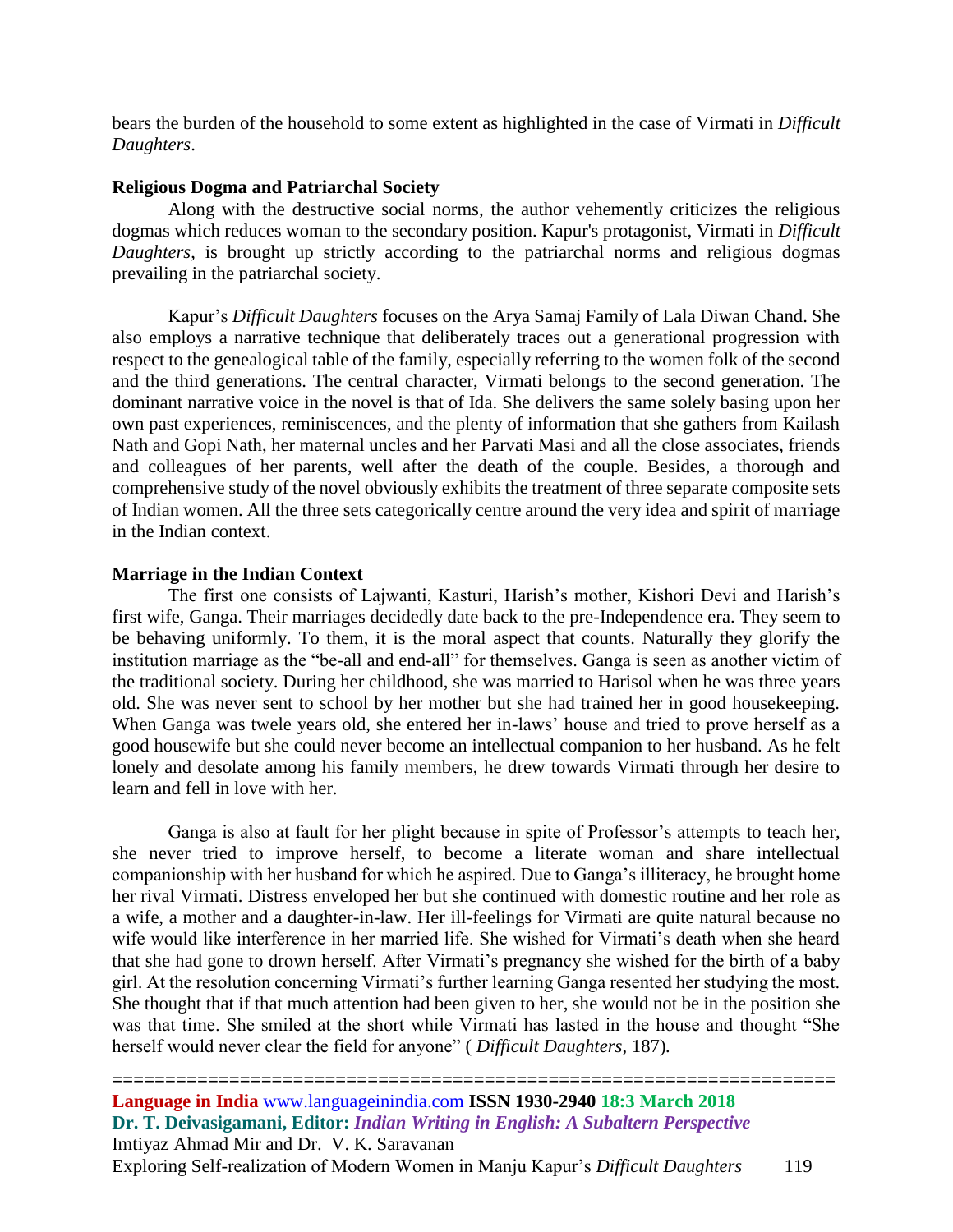#### **Second and Third Generations**

The remaining two sets, comprising the second and the third generations of the womenfolk of the family, vividly visualize the social scenario round about the Independence of India and onwards. Virmati her cousin Shakuntala and her hostel room-mate, SwarnaLata Constitutes the second set. Virmati, like so many other sub-continental women, is asked to accept a typical arranged marriage. She rebels against that destiny, to the lasting shame of her family, above all of her mother. Insisting on her right to be educated, she manages to leave home to study in Lahore. Nonetheless, she falls in love with an Amritsar Professor, Harish Chandra, a married man who first appears in her life as her parents' tenant. After a number of vicissitudes, including a period as a school principal in a small Himalayan state, she finally marries the man she loves and returns to Amritsar to live with him. However, he refuses to leave his first wife, and the consequence for Virmati are harsh indeed; she ends up being marginalized by her own family and despised by her husband.

## **Virmati's Role**

Virmati, being the eldest in the family of eleven children is made to play a second mother to her siblings. She is reminded of the incomplete sewing and knitting or the food, milk, clothes and studies of her brothers and sisters by her mother. Education was important as educated boys asked for educated girls; it therefore was important only from the matrimonial point of view. Naturally in this set-up and with this social requirement, the role of education neither aimed at the growth of individually nor did it promise independence to women. Virmati's mother had been dutifully spinning cotton in order to make a quilt for her to be given as dowry for her impending marriage. She was visibly exasperated at Virmati's refusal to consider the marriage. When Virmati mentioned Lahore for her further studies, Kasturi became violent with rage and frustration. She grabbed her daughter by her hair and banged her head against the wall, expressly to knock some sense into her. She declared that she would readily consume poison if that would make her daughter marry the man her parents had chosen for her. Kasturi's feelings are revealed which show the anguish of an average mother:

> What had come over the girl? She had always been so good and sensible. How could she not see that her happiness lay in marrying a decent boy, who had waited patiently all these years, to whom, the family had given their word? … In her time, going to school had been a privilege, not to be abused by going against one's parents. How had girls changed so much in just a generation? *(*60)

This is a question that haunts every generation of mothers when they see their daughters rebelling against the imposition of values of their earlier generation upon them.

#### **Education vs. Marriage**

The "education verses marriage" argument is reiterated many times in the novel. Virmati's engagement and subsequent postponement of marriage gives her the opportunity to study further and thus begins the illicit relationship between her and the married Professor. Through most of her life, Virmati is torn between family loyalty, her love for the Professor, which is a social aberration and her desire to be educated and independent. Soon after marriage, Virmati finds that everybody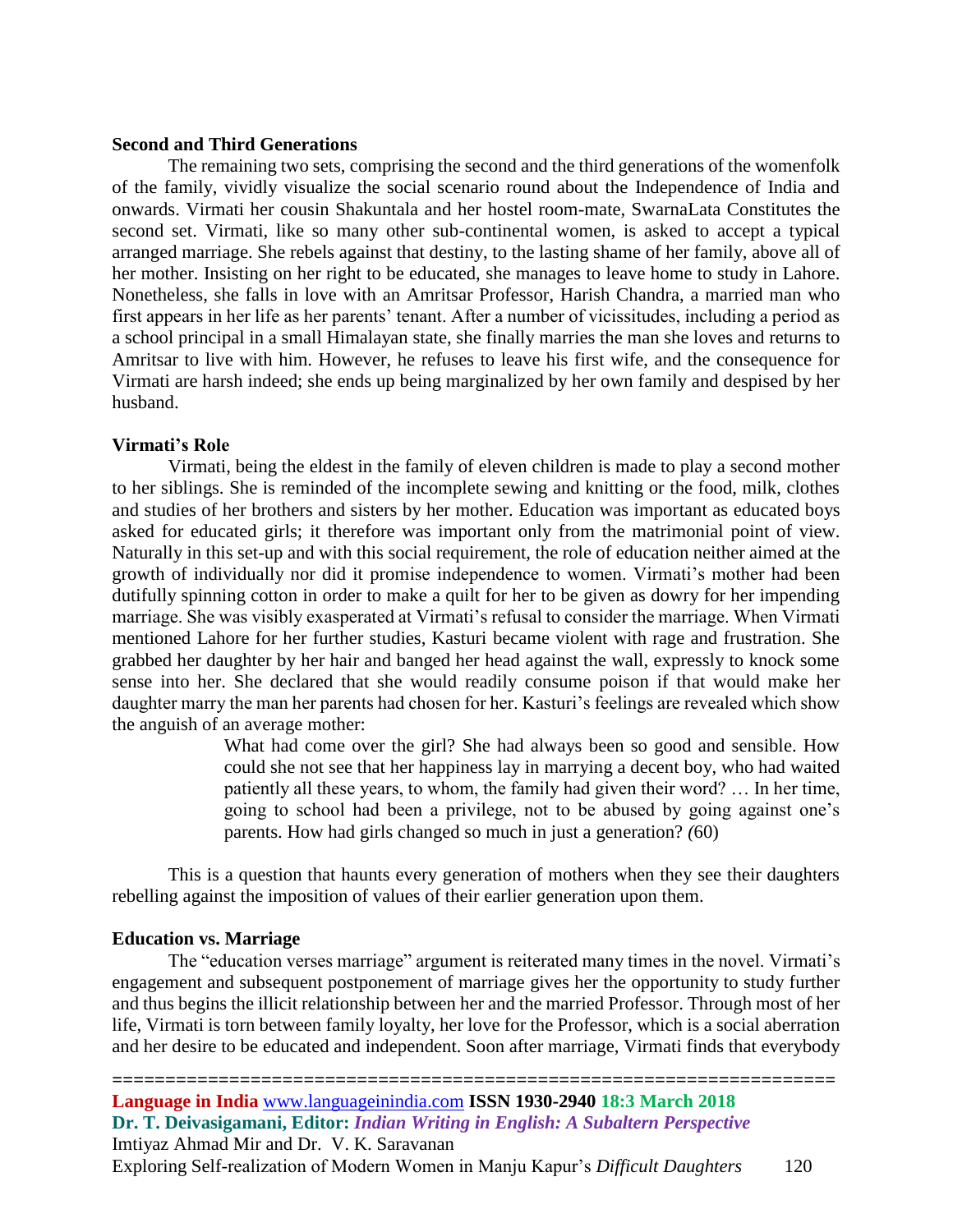becomes hostile to her in the new environment. It is amazing to see that Virmati who was first attracted to the Professor for his love of freedom and individuality, willingly loses her identity into that of the Professor. Not because she does not understand the wrongs done by the Professor, but she is not prepared to face the situation. She, who had evinced much spirit in defying her parents and the parochial society, gets mired in the principles of patriarchy that suit the Professor. The harbinger of emancipation reduces Virmati to the position of a concubine.

#### **Quest for identify or Struggle for Existence?**

After her marriage, Virmati's quest for identity is replaced by the struggle for existence. The woman who was supposed to be an intellectual, keeps craving for an opportunity to wash her husband's clothes. Her notions of self-assertiveness become confined to that of domesticity. Washing Harish's clothes becomes an important matter whereby Virmati has to assert her right as a wife. Love, naturally acquires another synonym for her that of servitude. She has accepted everything as her lot and completely surrenders to it. Indian women take care of everybody in the family except themselves. Bhagbhat Nayak remarks, "The novel evokes some concern over the problems of women in a male-dominated society where laws for women are made by men in its social matrix and a husband stands as a 'sheltering tree' under which a woman proves her strength through her suffering" (Manju Kapur's *Difficult Daughters,* A feminist Reading, 19)

Shakuntaia and Swarnalata belonged to the type of advanced women in society; Shakuntaia after doing her M.Sc, in Chemistry had experienced the joys of independent life. Her decision of not getting married during those days' shows her strong character. When Kasturi said to Shakuntala "What the need to do a job? A woman's shaan is in her home" (*Difficult Daughters, 16*). She became the mouthpiece of traditional society of contemporary India. At this Shakuntala responded by criticizing the social custom of marrying the daughters: "These people don't really understand Viru, how much satisfaction there can be in leading your own life, in being independent. Here we are, fighting for the freedom of the nation, but women are still supposed to marry, and nothing else" (17).

Shakuntala sowed the seeds for further studies in Virmati and invited her to Lahore saying "... times are chinging, and women are moving out of the house, so why not you?" (18). It was due to her inspiration only that Virmati could aspire to soar very high in the sky defying her traditional family and got herself highly educated, with the potential of being economically independent through her life — a rare accomplishment for the women of the times. Shakuntala was well over the marriageable age, but had chosen not to marry. This was causing a headache for her mother Lajwanti, because she wanted her to be married and settled though she tried to hide the fact. Shakuntala was a fearless woman who opened the doors of Virmati's mind to worlds other than mere marriage.

#### **Swarnalata**

Swarnalata was Virmati's room-mate in Lahore who went to do her M.A, there postponing her marriage as she had to continue her activities in Lahore. She wanted to do something besides getting married. She told her parents if they did not co-operate her she would involve in Satyagraha and go to prison. Later she became a teacher in her old college and got married. Her husband accepted all her conditions allowing "... to continue her other activities, remain treasurer of the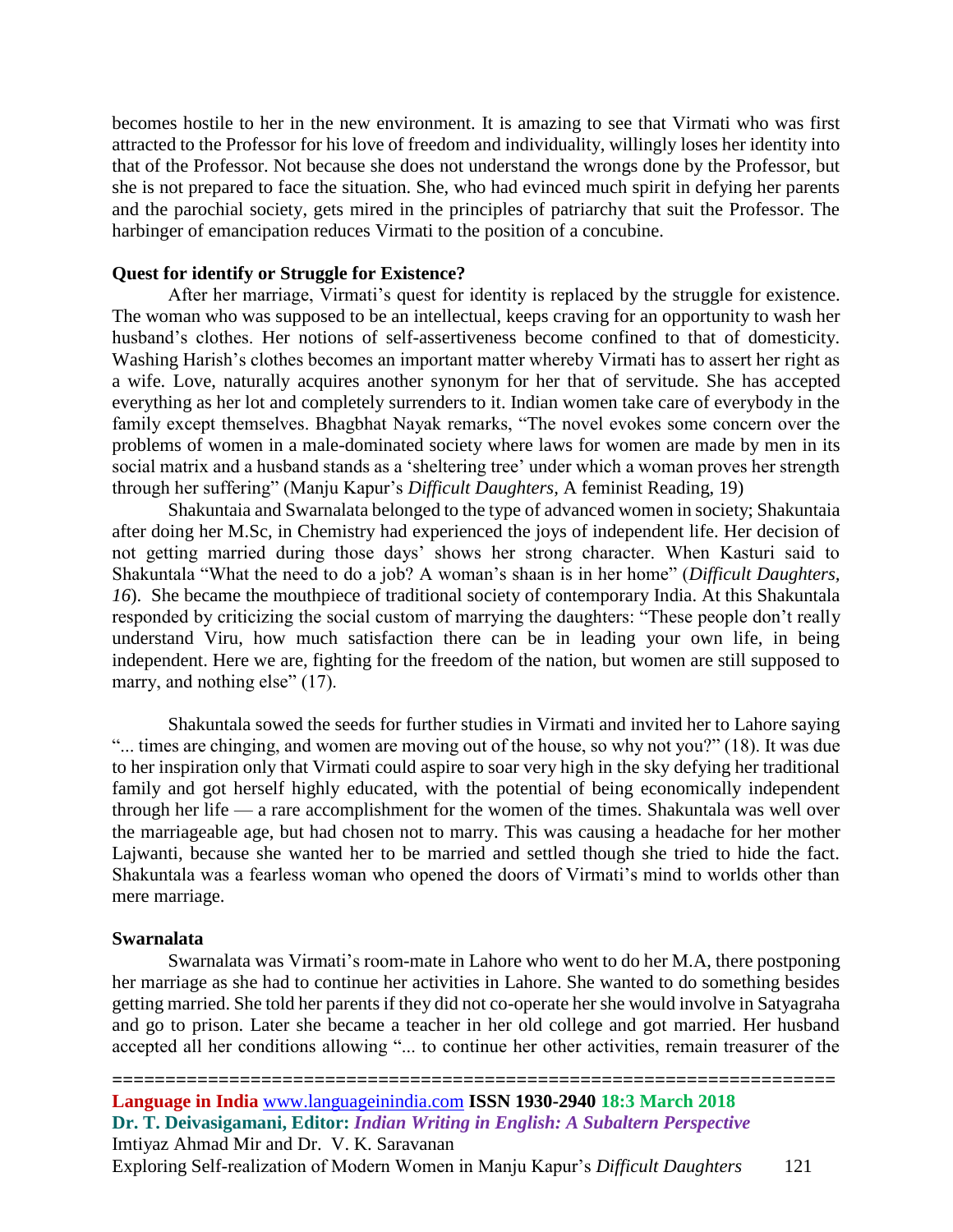Women's Conference, go on working for the Party. Everything to do with the house they would share as much as possible" (188). Due to the help of her parents and husband she could carve a path for herself in life.

#### **Chhotti and Ida**

The third set includes Chhotti and Ida. Due to her parents' unseemly indifference, Chhotti never marries. The self-willed Ida marries a fellow of academic pursuit to settle certain contradictions of her personal life. But she hardly ever seems to be happy with him. It resulted in divorce in the least possible time. She confesses: "Of course I made a disastrous marriage. I was nothing, husbandless, childless. I felt myself hovering like a pencil notation on the margins of society" (279).

#### **Marriage as a Central Issue**

Marriage is a very central issue in every Indian, family. In Kapur's *Difficult Daughters,*  Virmati is brought up to be a wife and a mother, on the consciously inculcated idea of Indian feminine role. Her resolution not to marry the man of her parents' choice but to marry the Professor or no else is taken because of her upbringing in an austere family, where high ideals like morality, virginity and chastity are considered necessary virtues of an unmarried girl. The formal marriage, a social and public statement, is must for her. It is this which will establish her identity even if it is as the Professor's second wife. Marriage thus for her means deliverance from the fear of being socially condemned, a possibility which will perhaps bring her back into the fold and relieve her from the sense of insecurity and uncertainty. The earlier generation of her mother saw no reason to rebel. There was complete acceptance in life. Kasturi is an example of the typical feminine attitude - to procreate in order to bring about life and pleasure. To run her home, first a joint family and later her own, is happiness for her. Like Kasturi, for Ganga, marriage is a religious and a social institution, where love is not the basis of marriage. She too has a superb domestic sensibility.

Virmati's daughter Ida is strong and clearheaded. She breaks up her marriage as she is denied maternity by her husband. The forced abortion is also the termination of her marriage. Ida by severing the marriage bond frees herself from male domination and power and also from conventional social structures which bind women. She has that strength which Virmati lacks. Swarnalata is also a clearheaded strong woman. She too experiences tension with her parents over the issue of marriage but unlike Virmati she channelizes her energy into a new direction. Her marriage rests on the condition that it would not hamper her work.

#### **Women in the Novel**

Whatever may be their social status and howsoever promising they look to be, most of these women are quite committed to exact the underlying spirit of the very first line of the novel, "The one thing I wanted was not to be like my mother"(1). Here lie the true difficulties of these daughters. So they are not at all ready "to follow blindly beliefs that may not be valid" (112). However; their entire driving passions project each of them all the more far removed from the realities and ideals of modern, India. No doubt, these ladies are educated but their education certainly aided them in making a detour from the established path of Indian social custom and tradition. Yet, except a few like Shakuntala, Swarnalata and Ida, other women in the novel follow